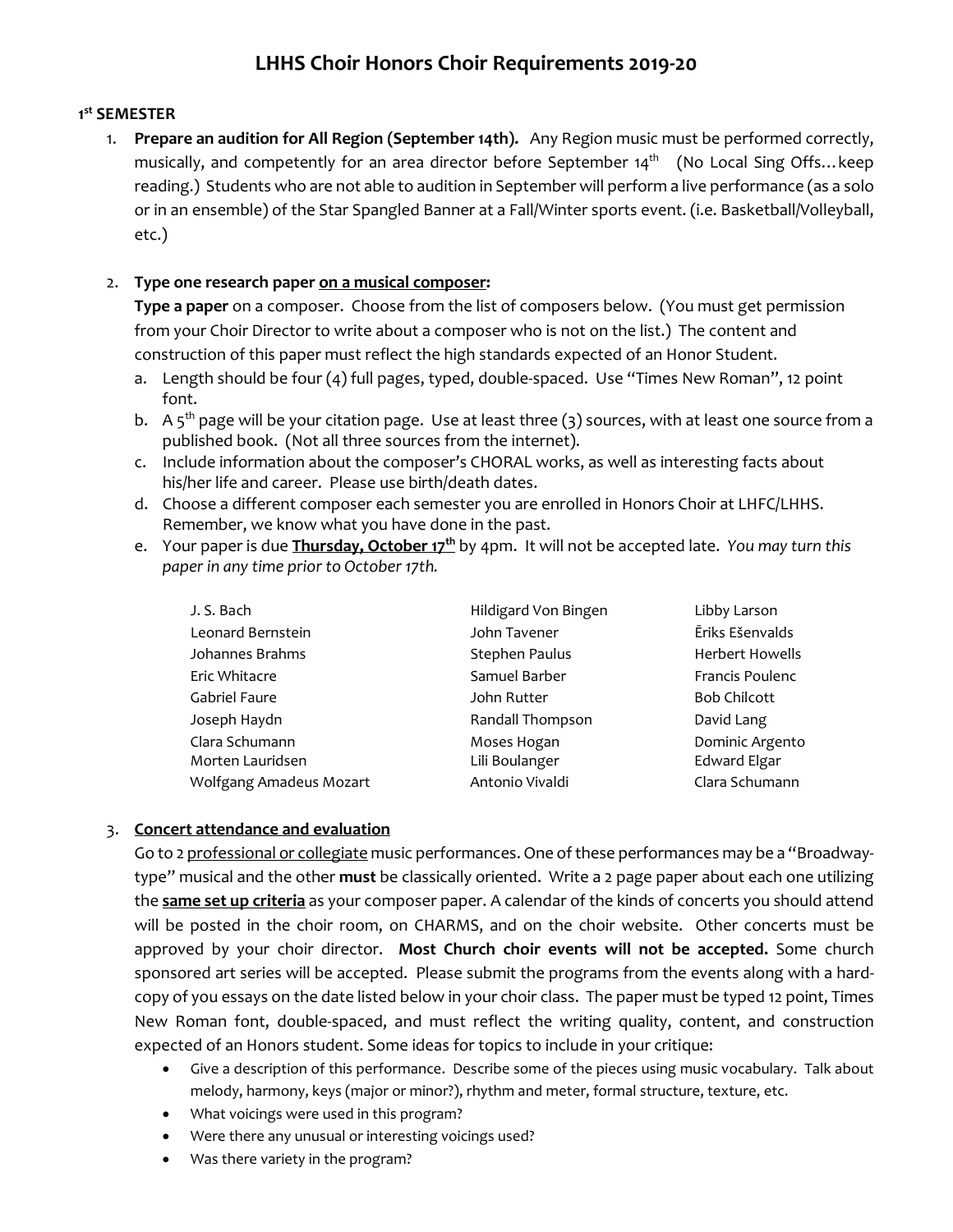- Was it confined to a certain style or historical period? Talk about the styles of music in this program.
- What historical period(s) were represented?
- Were there accompanied or a cappella pieces? Both?
- Which was your favorite piece and why?
- Which was your least favorite piece and why?
- Have you performed any works by any of the composers you heard at the concert? Please include the title(s), and state any similarities or differences in the pieces.

REMEMBER – Your composer and concert evaluation papers can be turned in early. If you chose to plagiarize, you could get caught and have to deal with the consequences.

4. **During your choir class, you WILL be held at a higher standard in choir** *fundamentals***,** *participation***,**  *skills***, and** *performance***.**

#### **Honors Due Dates and Grades-1 st semester**

| 1 <sup>st</sup> 9 weeks | Sept. 14 | Honor Choir/9-10 or All-State Region Auditions                  |  |
|-------------------------|----------|-----------------------------------------------------------------|--|
|                         |          | (Local/Star Spangled Banner will be in 2 <sup>nd</sup> Quarter) |  |
| 1 <sup>st</sup> 9 weeks | Oct. 17  | Composer Paper due on turnitin.com on time                      |  |
| 2nd 9 weeks Dec. 13     |          | 2 concert critiques due in your choir class (hard copy)         |  |

#### **2nd SEMESTER**

- **1. Prepare and perform a solo or sing in an ensemble at Solo and Ensemble Contest (Feb. 22)**
- **2. Honors Music Theory Book:**
	- Complete the **Book 1-4 (Depending on your year in Honors)** Master Theory workbook by Peters and Yoder. Your workbook is due in your class period on the date listed. It will not be accepted late, even if you are absent. The workbook must be completed in its entirety. You will be able to purchase your book from your Choir Director in February.

#### **3. Concert attendance and evaluation**

Go to 2 professional or collegiate music performances. One of these performances may be a "Broadwaytype" musical and the other **must** be classically oriented. Write a 2 page paper about each one utilizing the **same set up criteria** as your composer paper. A calendar of the kinds of concerts you should attend will be posted in the choir room, on CHARMS, and on the choir website. Other concerts must be approved by your choir director. **Most Church choir events will not be accepted.** Some church sponsored art series will be accepted. Please submit the programs from the events along with a hardcopy of you essays on the date listed below in your choir class. The paper must be typed 12 point, Times New Roman font, double-spaced, and must reflect the writing quality, content, and construction expected of an Honors student.

**4. During your choir class, you WILL be held at a higher standard in choir** *fundamentals***,** *participation***,**  *skills***, and** *performance***.**

| $3rd$ 9 weeks Feb. 1  | Theory book purchased on time                  |
|-----------------------|------------------------------------------------|
| $3rd$ 9 weeks Feb. 22 | UIL Solo Contest                               |
| $4th$ 9 weeks May 16  | 2 concert critiques/content of Theory Workbook |

# **Honors Due Dates and Grades-2nd semester**